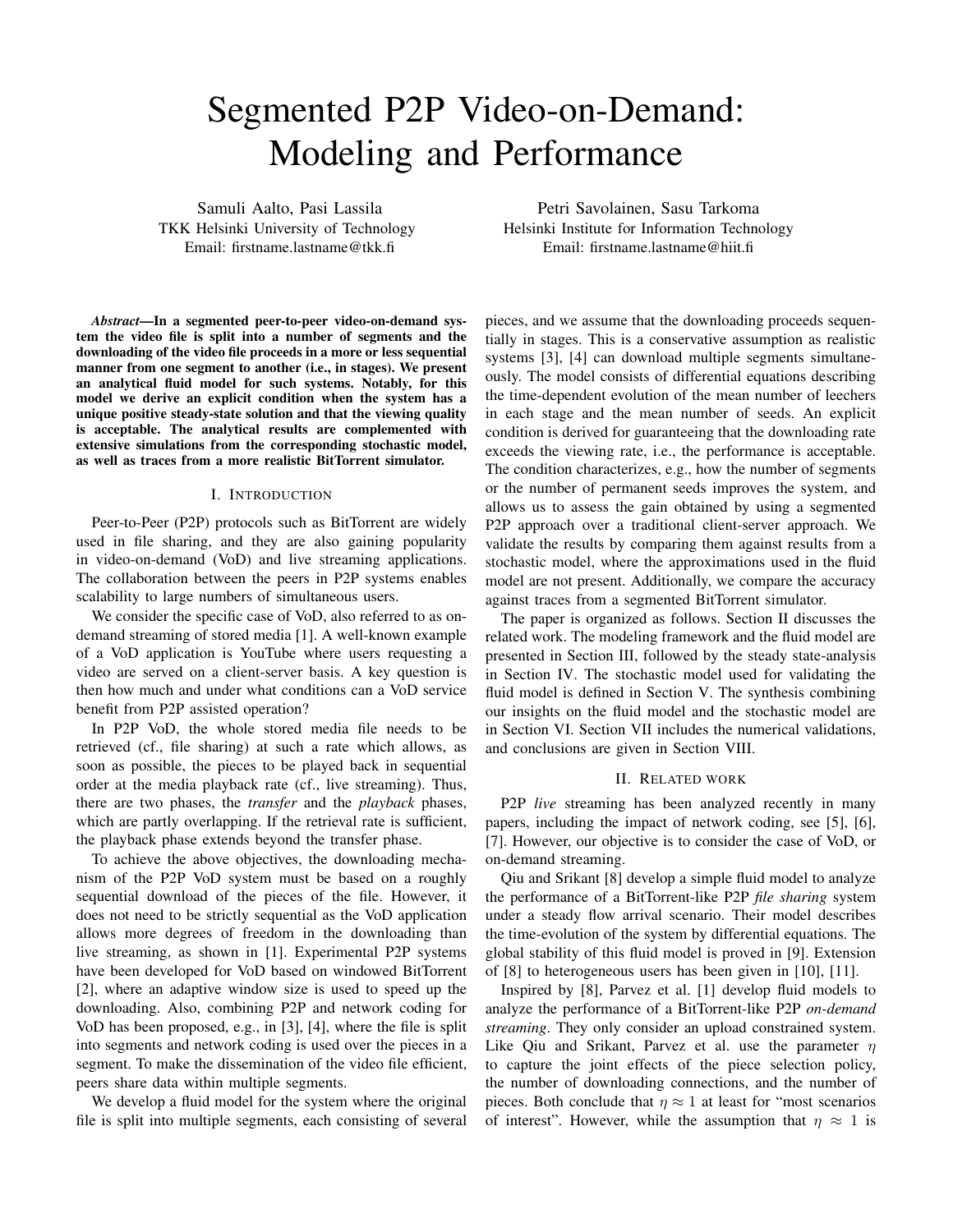plausible for file sharing systems, it may not be the case for on-demand-streaming. For example, simulations with realistic P2P VoD systems in [2] have shown that the efficiency of the piece exchange is limited by the used windowing mechanism. The Parvez et al. model also totally ignores the playback phase (which is an essential feature of any VoD system) and simply assumes that any seed, whether it has played back the media file or not, departs with rate *γ*.

Like [1], our fluid model for an on-demand streaming system is inspired by the file sharing application model of [8]. However, unlike [1],

- *•* Our model does not include the *implicit* efficiency parameter  $\eta$  but we model the efficiency of the piece exchange *explicitly* by taking into account the different stages of the leechers.
- *•* Our model does not include the *arbitrary* departure parameter  $\gamma$  but we include the playback phase explicitly in our departure model. We believe that this more accurately reflects what can be expected from users in a real VoD application.
- *•* Our model is not restricted to the upload-constrained case, but we allow any positive values of the download and upload rates, respectively.

In addition, we generalize the previous models by allowing for a finite number of permanent seeds.

#### III. DETERMINISTIC FLUID MODEL

In this section, we present the general modeling framework and the deterministic fluid model of the P2P VoD system. A stochastic counterpart of this model is given later in Section V.

### *A. Modeling framework*

Let *m* denote the size of the video file to be shared (in bits). New peers arrive at rate  $\lambda$  (arrivals per time unit on average). Each peer is connected to the network over an asymmetric access link (e.g., an ADSL link) with a download capacity of *d* (bits per time unit) and upload capacity *u* (bits per time unit). The corresponding download and upload rates are:  $c = d/m$ and  $\mu = u/m$  (file transfers per time unit).

The life span of a peer consists of two phases, the file *transfer phase* and the *playback phase*, which are partly overlapping. The first part of the transfer phase (called the startup delay) lasts until there are sufficiently pieces in the playback buffer to start the playback phase. After the startup delay, the video is played back at a constant rate *w* (bits per time unit) so that the total playback time is equal to  $z = m/w$ . Video transfer and playback proceed in parallel until the entire video is transferred. It is desirable that the transfer rate is greater than the playback rate so that the video can be played back without any breaks or delays. In such a case, the playback phase still continues after the transfer phase. On the other hand, if the transfer rate is less than the playback rate, the playback phase ceases at the same time as the transfer phase.

In a segmented system, the file is divided into *I* segments with each segment *i* consisting of a fixed number of pieces (or chunks). The amount of data in a typical segment corresponds to a few tens of seconds of data in the original video stream. Peers download pieces from other peers segment-by-segment. This is a conservative assumption as real systems can optimize the downloading over segments, see, e.g., [3], [4]. Thus, the transfer phase consists of *I* consecutive stages. A peer is said to be in stage *i* when it is currently downloading segment *i*. Since the size of any single segment is  $m/I$ , a downloadconstrained peer completes each stage *i* with rate *Ic*.

We assume that the startup delay is negligible, which is justified by the fact that the video file sizes are typically very large compared to the size of the playback buffer. In addition, we assume that

$$
d > w,\tag{1}
$$

which is a necessary requirement for a VoD system in order that the video can be played back with good quality, since the transfer rate for a downloading peer is always upper bounded by its own access link rate. It follows from (1) that

$$
z > 1/c.
$$
 (2)

During the transfer phase, the peer is called a *leecher*. According to the fundamental P2P principle, leechers help each other. However, due to the character of the VoD application, only the leechers that are in a higher stage  $j \geq i$  can help a stage-*i* leecher. In fact, we make a slightly conservative assumption that only those leechers that are in a *strictly* higher stage  $j > i$  can help a stage-*i* leecher.

An altruistic leecher becomes a *seed* as soon as its own transfer phase is completed. Let  $\zeta \in [0, 1]$  denote the fraction of altruistic peers. Non-altruistic peers are assumed to leave the system immediately after they have completed their own file transfer, while altruistic peers stay in the system until the end of the playback phase but depart immediately thereafter, which is a worst case scenario. In addition to the non-permanent seeds, we allow a number of original seeds, say *k*, that stay in the system permanently.

# *B. Fluid model*

Let  $x_i(t)$  denote the number of stage-*i* leechers at time *t*. In addition, let  $x(t) = x_1(t) + \ldots + x_I(t)$  and  $y(t)$  denote the total number of leechers and non-permanent seeds, respectively, at time *t*.

The number of stage-1 leechers,  $x_1(t)$ , increases with rate *λ*. On the other hand, it decreases with the rate at which the first segment becomes complete for any stage-1 leecher. Assuming that there are no bottlenecks in the core network, this completion rate  $\phi_1(t)$  is determined by the minimum of the total download rate and the fair share of the upload rate that the stage-1 leechers get,

$$
\phi_1(t) = \min\{\phi_1^d(t), \phi_1^u(t)\},\tag{3}
$$

where

$$
\phi_1^d(t) = Icx_1(t)
$$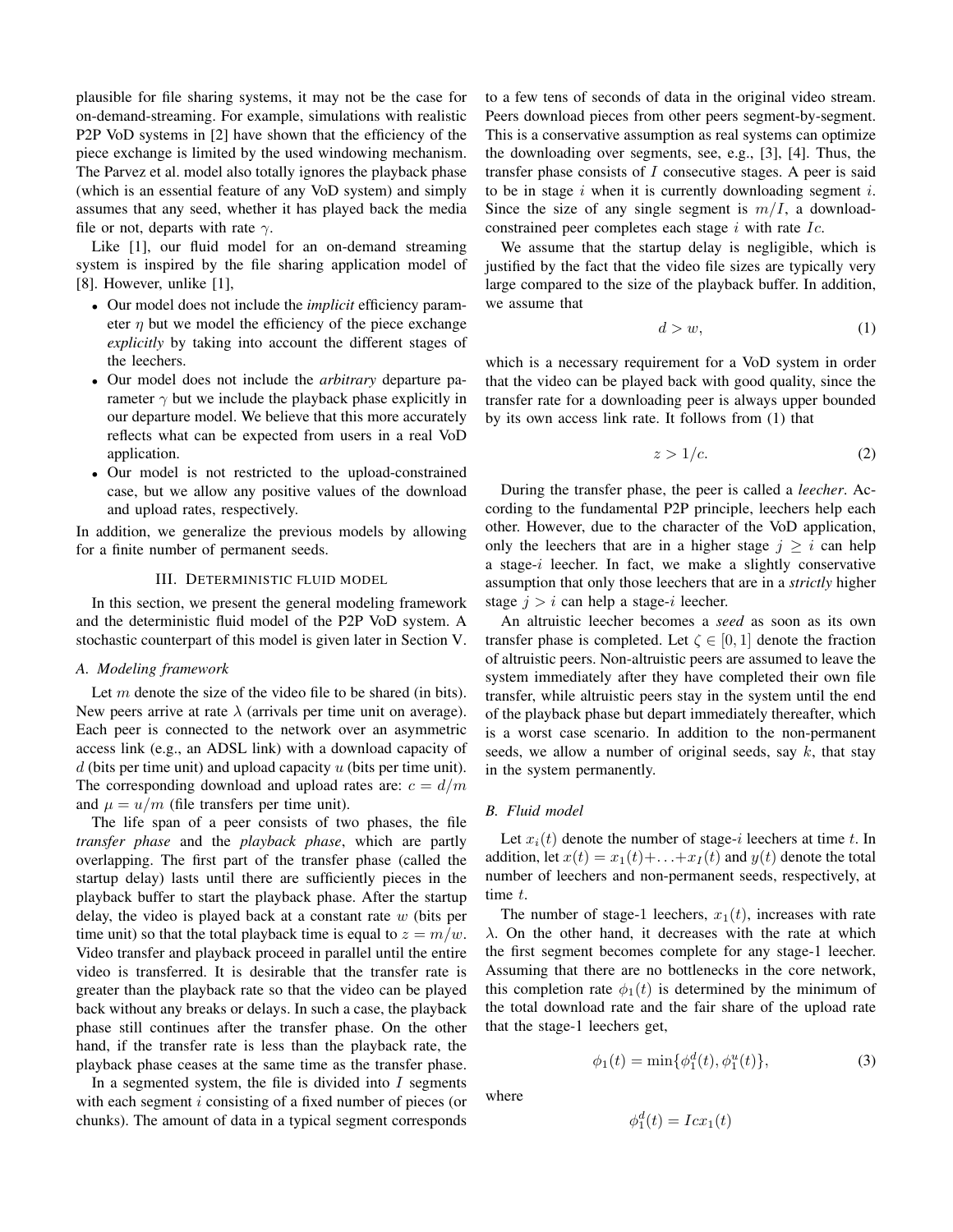and

$$
\phi_1^u(t) = I\mu x_1(t) \left( \frac{x_2(t)}{x_1(t)} + \frac{x_3(t)}{x_1(t) + x_2(t)} + \dots + \frac{x_I(t)}{x_1(t) + \dots + x_{I-1}(t)} + \frac{y(t) + k}{x_1(t) + \dots + x_I(t)} \right).
$$

Thus, we have

$$
x_1'(t) = \lambda - \phi_1(t). \tag{4}
$$

Since the segments are completed in a sequential order, the number of stage-*i* leechers,  $x_i(t)$ , increases with the completion rate  $\phi_{i-1}(t)$  of stage  $i-1$ . On the other hand, it decreases with rate  $\phi_i(t)$ ,

$$
\phi_i(t) = \min\{\phi_i^d(t), \phi_i^u(t)\},\tag{5}
$$

where

$$
\phi_i^d(t) = Icx_i(t)
$$

and

$$
\phi_i^u(t) = I\mu x_i(t) \left( \frac{x_{i+1}(t)}{x_1(t) + \ldots + x_i(t)} + \ldots + \frac{x_I(t)}{x_1(t) + \ldots + x_{I-1}(t)} + \frac{y(t) + k}{x_1(t) + \ldots + x_I(t)} \right).
$$

Thus, we have

$$
x'_{i}(t) = \phi_{i-1}(t) - \phi_{i}(t).
$$
 (6)

As mentioned above, an altruistic leecher becomes a seed after the final stage *I*, which completes the whole file transfer phase. Thus, the number of non-permanent seeds,  $y(t)$ , increases with rate  $\zeta \phi_I(t)$  with

$$
\phi_I(t) = \min\{\phi_I^d(t), \phi_I^u(t)\},\tag{7}
$$

*.*

where

$$
\phi_I^d(t) = I c x_I(t)
$$

and

$$
\phi_I^u(t) = I\mu x_I(t) \frac{y(t) + k}{x_1(t) + \ldots + x_I(t)}
$$

In  $(3)$ ,  $(5)$  and  $(7)$  it is indeed assumed that upload capacity is shared fairly between the stages, which may not be optimal.

Characterizing the rate at which seeds depart from the system is more difficult and requires some approximations given below. We base our model on *initially* making the optimistic assumption that the transfer rate is sufficient so that the video can be played back without any breaks or delays. Since we also assume that the startup delay is negligible and altruistic peers leave the system as soon as they complete the playback phase, this fixes the total time that such a peer spends in the system to be equal to *z*. Now we make an *approximative* assumption that the system is quasi-stationary at every point in time *t*. Then by Little's result, the average time that an altruistic peer stays as a seed equals  $z - x(t)/\lambda$ . Thus, the total departure rate of seeds becomes  $y(t)/(z-x(t)/\lambda)$  which implies that

$$
y'(t) = \zeta \phi_I(t) - y(t)/(z - x(t)/\lambda). \tag{8}
$$

There are no a priori guarantees that the difference *z −*  $x(t)/\lambda$  stays positive. If this is not the case, the differential equation system behaves in an unstable manner, which can be interpreted as a sign of problems in the playback quality of the P2P VoD application.

All in all, our fluid model is as follows:

$$
\begin{cases}\nx'_1(t) = \lambda - \phi_1(t), \\
x'_i(t) = \phi_{i-1}(t) - \phi_i(t), \ i = 2, \dots, I, \\
y'(t) = \zeta \phi_I(t) - y(t)/(z - x(t)/\lambda).\n\end{cases}
$$
\n(9)

## IV. STEADY-STATE ANALYSIS

In principle, model (9) allows us to explicitly solve the equilibrium of the system by setting  $x_i'(t) = y'(t) = 0$  (for all *i*) and solving for the corresponding equilibrium values  $\bar{x}_1, \ldots, \bar{x}_I$  and  $\bar{y}$ ,

$$
\begin{cases}\n\lambda - \phi_1 = 0, \\
\phi_{i-1} - \phi_i = 0, \quad i = 2, ..., I, \\
\zeta \phi_I - \bar{y}/(z - \bar{x}/\lambda) = 0,\n\end{cases}
$$
\n(10)

where  $\phi_i$  refers to the equilibrium value of  $\phi_i(t)$ . From this, we get the following immediate results for the equilibrium values:

$$
\begin{cases} \phi_i = \lambda \quad \text{for all } i = 1, \dots, I, \\ \bar{y} = \zeta \lambda (z - \bar{x}/\lambda). \end{cases}
$$
 (11)

Equilibrium values  $\bar{x}_1, \ldots, \bar{x}_I$  and  $\bar{y}$  are *admissible* if they are strictly positive. Note that (a priori) there is no guarantee about the existence or uniqueness of an admissible equilibrium solution. As explained below, the complete analysis is very challenging, but we have found some important results that are valid for any *I*.

We first show several structural properties of the steady-state solution which simplifies the general solution significantly. After that, the steady-state solution is characterized more explicitly.

### *A. Structural properties*

Due to the min-operation in  $(3)$ ,  $(5)$ , and  $(7)$ , we need to separately consider whether the stages are download or upload constrained at the equilibrium. Stage *i* is said to be *download constrained* if there are admissible equilibrium values satisfying

$$
\phi_i = \phi_i^d = Ic\bar{x}_i. \tag{12}
$$

Correspondingly, stage *i* is said to be *upload constrained* if there are admissible equilibrium values satisfying

$$
\phi_i = \phi_i^u = I\mu \bar{x}_i \left( \frac{\bar{x}_{i+1}}{\bar{x}_1 + \ldots + \bar{x}_i} + \ldots + \frac{\bar{x}_I}{\bar{x}_1 + \ldots + \bar{x}_{I-1}} + \frac{\bar{y} + k}{\bar{x}_1 + \ldots + \bar{x}_I} \right). \tag{13}
$$

Since there are  $I$  stages, this leads (a priori) to  $2^I$  different cases, which would make the analysis extremely laborious. However, as we show below, it is possible to rule out a majority of them so that the number of possible cases increases only linearly as a function of *I*, which significantly simplifies the solution.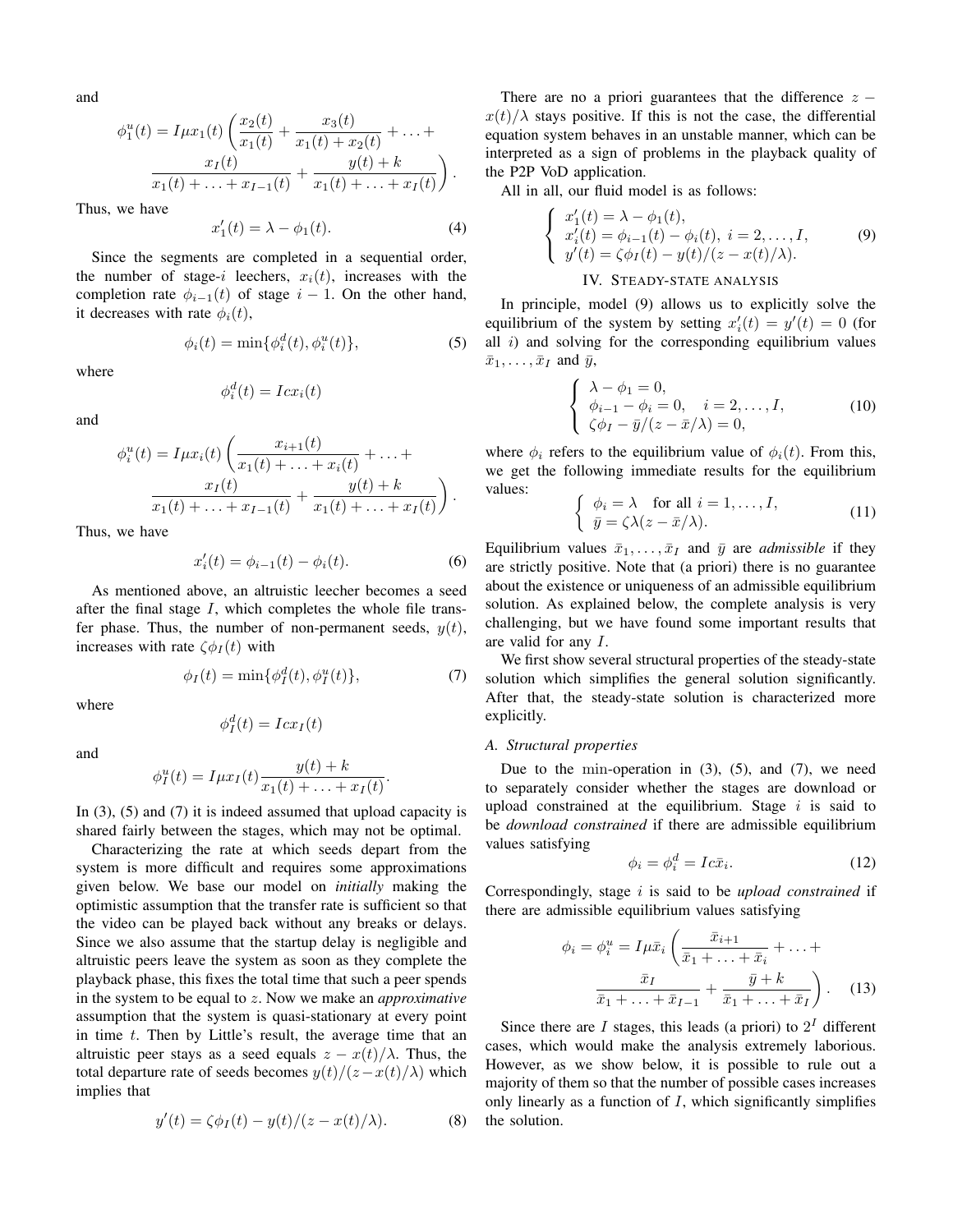*Proposition 1:* If stage *i* is upload constrained, then also stage  $i + 1$  is upload constrained. In this case,  $\bar{x}_i < \bar{x}_{i+1}$ .

*Proof:* Let  $i \in \{1, 2, \ldots, I-1\}$ . Assume that stage *i* is upload constrained, i.e., there are admissible equilibrium values satisfying  $\phi_i^d \geq \phi_i^u$ . Now it follows from (11) that

$$
Ic\bar{x}_i = \phi_i^d \ge \phi_i^u = \phi_i = \lambda. \tag{14}
$$

On the other hand, by (13),

$$
I\mu \bar{x}_i(a+b) = \phi_i^u = \phi_i = \lambda,\tag{15}
$$

where we have used notation

$$
a = \frac{\bar{x}_{i+1}}{\bar{x}_1 + \ldots + \bar{x}_i}
$$

and

$$
b = \frac{\bar{x}_{i+2}}{\bar{x}_1 + \dots + \bar{x}_{i+1}} + \dots + \frac{\bar{x}_I}{\bar{x}_1 + \dots + \bar{x}_{I-1}} + \frac{\bar{y} + k}{\bar{x}_1 + \dots + \bar{x}_I}
$$

By combining equations (14) and (15), we get

$$
I\bar{x}_i(c - \mu(a+b)) \ge \lambda - \lambda = 0,
$$

implying (since  $a > 0$ ) that

$$
c \ge \mu(a+b) > \mu b. \tag{16}
$$

Consider now what happens if stage  $i + 1$  were download constrained with the same admissible equilibrium values. Now it would follow from (12) and (11) that

$$
Ic\bar{x}_{i+1} = \phi_{i+1}^d = \phi_{i+1} = \lambda.
$$
 (17)

On the other hand, by (13),

$$
I\mu \bar{x}_{i+1}b = \phi_{i+1}^u \ge \phi_{i+1}^d = \phi_{i+1} = \lambda,\tag{18}
$$

where we have used the same notation for *b* as above. By combining equations (17) and (18), we get

$$
I\bar{x}_{i+1}(c - \mu b) \le \lambda - \lambda = 0,
$$

implying that

$$
c \le \mu b,\tag{19}
$$

which contradicts equation (16). Thus, we conclude that stage  $i + 1$  must be upload constrained.

Assume now that both stages  $i$  and  $i + 1$  are upload constrained. From equation (15), we deduce that

$$
I\mu \bar{x}_i(a+b) = \lambda = I\mu \bar{x}_{i+1}b,
$$

which implies that  $\bar{x}_i < \bar{x}_{i+1}$  since  $a, b > 0$ .

As an immediate consequence, we get the following result.

*Proposition 2:* If stage  $i + 1$  is download constrained, then also stage *i* is download constrained. In this case,  $\bar{x}_i = \bar{x}_{i+1} =$ *λ/*(*Ic*).

*Proof:* Let  $i \in \{1, 2, \ldots, I-1\}$ . Assume that stage  $i+1$ is download constrained, i.e., there are admissible equilibrium values satisfying  $\phi_{i+1}^d \leq \phi_{i+1}^u$ . Now it follows from (11) that

$$
Ic\bar{x}_{i+1} = \phi_{i+1}^d = \phi_{i+1} = \lambda
$$
 (20)

so that  $\bar{x}_{i+1} = \lambda/(I_c)$ . In addition, by Proposition 1, we conclude that also stage *i* must be download constrained. Finally, it follows again from (11) that

$$
Ic\bar{x}_i = \phi_i^d = \phi_i = \lambda,\tag{21}
$$

implying that  $\bar{x}_i = \lambda / (I_c)$ .

*Proposition 3:* If stage *i* is download constrained and stage  $i + 1$  is upload constrained, then  $\bar{x}_i \leq \bar{x}_{i+1}$ .

*Proof:* Let  $i \in \{1, 2, \ldots, I - 1\}$ . Assume that stage *i* is download constrained, i.e., there are admissible equilibrium values satisfying  $\phi_i^d \leq \phi_i^u$ . It follows from (12) and (11),

$$
Ic\bar{x}_i = \phi_i^d = \phi_i = \lambda.
$$
 (22)

Assume then that stage  $i + 1$  is upload constrained with the same admissible equilibrium values. Now it follows from (12) and (11) that

$$
Ic\bar{x}_{i+1} = \phi_{i+1}^d \ge \phi_{i+1}^u = \phi_{i+1} = \lambda.
$$
 (23)

By combining equations (22) and (23), we get

$$
Ic\bar{x}_i = \lambda \leq Ic\bar{x}_{i+1},
$$

which implies that  $\bar{x}_i \leq \bar{x}_{i+1}$ .

It follows from Propositions 1, 2, and 3 that for any admissible equilibrium value vector  $(\bar{x}_1, \ldots, \bar{x}_I, \bar{y})$  there exists a "switch-over index"  $i^* \in \{0, 1, \ldots, I\}$  such that the stages 1, ...,  $i^*$  are download constrained and the rest  $(i^*+1, \ldots, I)$ are upload constrained. In addition,

$$
\bar{x}_1 = \ldots = \bar{x}_{i^*} \le \bar{x}_{i^*+1} < \ldots < \bar{x}_I.
$$

#### *B. Steady-state solution*

The case that all stages are download constrained can be characterized explicitly in a closed form, see Proposition 4 below.

*Proposition 4:* There is a unique admissible equilibrium solution  $(\bar{x}_1, \ldots, \bar{x}_I, \bar{y})$  for which all stages are download constrained if and only if

$$
\frac{1}{\mu} \le \zeta \left( z - \frac{1}{c} \right) + \frac{k}{\lambda}.\tag{24}
$$

In this case, the equilibrium values are

$$
\begin{cases}\n\bar{x}_i = \frac{\lambda}{Ic} & \text{for all } i = 1, ..., I, \\
\bar{x} = \frac{\lambda}{c}, \\
\bar{y} = \zeta \lambda \left(z - \frac{1}{c}\right).\n\end{cases}
$$
\n(25)

*Proof:* 1<sup>°</sup> Assume that all stages are download constrained. Let  $i \in \{1, 2, \ldots, I\}$ . Since stage *i* is download constrained, it follows from (12) and (11) that

$$
\bar{x}_i = \frac{\phi_i}{Ic} = \frac{\lambda}{Ic}.
$$

Since this is true for any *i*, we get

$$
\bar{x} = \bar{x}_1 + \ldots + \bar{x}_I = \frac{\lambda}{c},
$$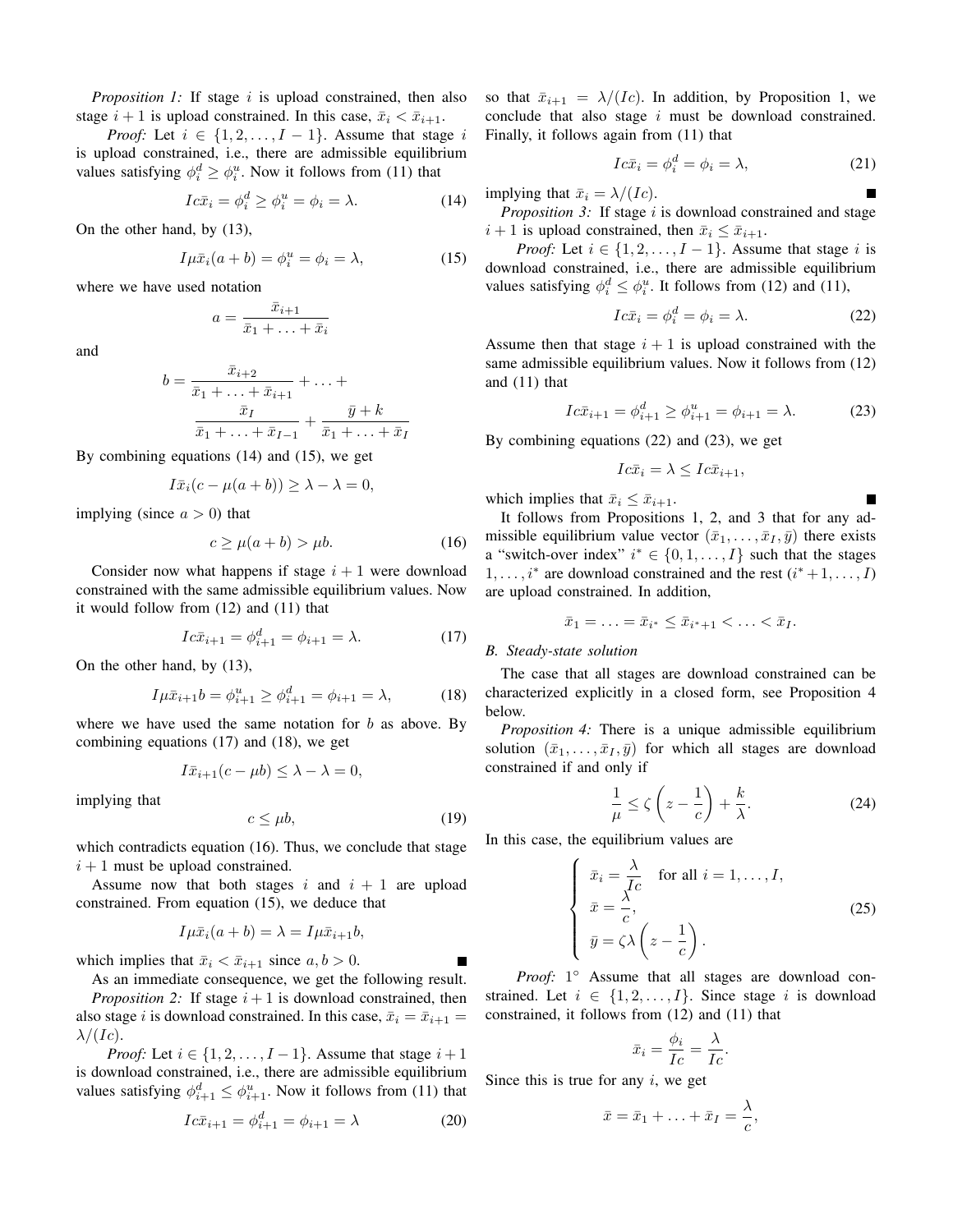implying, by (11), that

$$
\bar{y} = \zeta \lambda \left( z - \frac{\bar{x}}{\lambda} \right) = \zeta \lambda \left( z - \frac{1}{c} \right).
$$

Thus, we have proved equation (25). Note that these equilibrium values are admissible (the last one due to (2)).

Since stage *I* is download constrained, we have

$$
\begin{array}{rcl}\n\phi_I^d \le \phi_I^u & \Longleftrightarrow & Ic\bar{x}_I \le I\mu\bar{x}_I \frac{\bar{y} + k}{\bar{x}} \\
& \Longleftrightarrow & c \le \mu \frac{\bar{y} + k}{\bar{x}}.\n\end{array}
$$

By applying (25), the condition above becomes

$$
c \leq \mu \zeta c \left(z - \frac{1}{c}\right) + \mu k \frac{c}{\lambda},
$$

which is clearly equivalent with inequality  $(24)$ .

2 *◦* Assume then that condition (24) is satisfied. As seen from above, only for the values of  $(\bar{x}_1, \ldots, \bar{x}_I, \bar{y})$  given in (25), condition (24) implies that  $\phi_i^d \leq \phi_i^u$  for all *i*. In other words, all stages are download constrained. In addition, equations (11) are satisfied so that the values of  $(\bar{x}_1, \ldots, \bar{x}_I, \bar{y})$  given in (25) constitute an equilibrium solution, which is easily seen to be admissible (due to (2)).

Note that condition (24) does not depend at all on the number of stages, *I*. Also the total numbers,  $\bar{x}$  and  $\bar{y}$ , are independent of *I*.

For the other cases with at least one upload constrained stage, steady-state analysis can be done explicitly only for  $I =$ 2. For larger systems, we need to resort to numerical methods. However, the structural properties derived earlier facilitate the analysis considerably. Essentially, instead of needing to consider separately all possible  $2<sup>I</sup>$  different combinations of upload/dowload constrained stages (exponential complexity), it is sufficient to consider *I* different combinations (linear complexity) where one simply needs to examine separately the cases with  $i^* = 1, \ldots, I - 1$ . For each value of  $i^*$  one needs to solve an algebraic equation and apply the admissibility constraints. The algorithm to numerically determine the admissible equilibrium values is given in Algorithm 1 below. *Algorithm 1:*

1) For each *i <sup>∗</sup> < I*, find all solutions of the following system of algebraic equations:

$$
\begin{cases}\n2c\bar{x}_1 = \lambda, \\
\cdots, \\
2c\bar{x}_{i^*} = \lambda, \\
2\mu\bar{x}_{i^*+1}\left(\frac{\bar{x}_{i^*+2}}{\bar{x}_1 + \ldots + \bar{x}_{i^*+1}} + \ldots + \frac{\bar{x}_I}{\bar{x}_I + \ldots + \bar{x}_I}\right) = \lambda, \quad (26) \\
\cdots, \\
2\mu\bar{x}_I\left(\frac{\bar{y} + k}{\bar{x}_1 + \ldots + \bar{x}_I}\right) = \lambda, \\
\vdots \\
\bar{y} = \zeta \lambda \left(z - \frac{\bar{x}_1 + \ldots + \bar{x}_I}{c}\right).\n\end{cases}
$$

2) If a solution exists, verify that the solution is admissible.

We implemented the above routine in Mathematica, which contains a rather efficient solver for algebraic equations. However, even then for a given fixed *I* the number of possible solutions increases rapidly as *i <sup>∗</sup>* becomes small, limiting the efficiency of our numerical approach. However, our numerous numerical experiments (which are omitted here due to lack of space) indicate that a unique admissible solution of (26) is found if and only if

$$
\frac{1}{\mu} \ge \zeta \left(z - \frac{1}{c}\right) + \frac{k}{\lambda} \tag{27}
$$

and

$$
\frac{1}{I\mu} < \frac{k}{\lambda} \left( 1 - \frac{I - 1}{Icz} \right). \tag{28}
$$

Note that (28) is obtained from (26) by assuming that  $i^* =$ *I* − 1 (i.e., only last stage is upload constrained) and  $\bar{y} = 0$ (no seeds are left in the system).

## V. STOCHASTIC MODEL

In addition to a fluid model, we develop a more detailed stochastic model to test the accuracy of the approximative assumptions made for the fluid model. The stochastic model *does not* utilize the quasi-stationarity approximation to estimate the departure rate of altruistic seeds. Instead, the sojourn time is derived from the stochastically evolving service rate of the system. However, the sharing of the upload capacity is still idealized, i.e., the upload capacity of a peer is shared uniformly among the leechers that are in a lower stage.

Let the capital letters  $X_i(t)$  and  $Y(t)$  refer to the random variables corresponding to the number of stage-*i* leechers and non-permanent seeds, respectively, at time *t*. We assume that the new peers arrive according to a Poisson process with rate  $\lambda$ . Let  $A(t)$ ,  $C_i(t)$ , and  $D(t)$  denote the total number of peers arrived, stage-*i* completions, and seed departures, respectively, until time *t*. In addition, let  $\tilde{A}(t)$  and  $\tilde{C}_i(\tilde{t})$  denote the total number of altruistic peers that have arrived and that have completed stage *i*, respectively, until time *t*. We have immediately the following relations:

$$
\begin{cases}\nX_1(t) = A(t) - C_1(t), \\
X_i(t) = C_{i-1}(t) - C_i(t), \quad i = 2, ..., I, \\
Y(t) = \tilde{C}_I(t) - \tilde{D}(t).\n\end{cases}
$$

Note that  $\tilde{A}(t)$  is derived from  $A(t)$  by including each arriving peer in  $A(t)$  with probability  $\zeta$  according to an independent Boolean trial. Below we show that in our model also  $C_i(t)$ ,  $\tilde{C}_i(t)$ , and  $\tilde{D}(t)$  are determined from the arrival process  $A(t)$  (and its derivative  $\tilde{A}(t)$ ).

While the playback rate *w* is deterministic and constant, the transfer rate  $R_i(t)$  in stage *i* is random and time-varying depending on the dynamics of the whole video file sharing system. More precisely,  $R_i(t)/(m/I)$  is the stochastic counterpart of  $\phi_i(t)$ , and can be computed from (5) by replacing  $x_i(t)$ 's and  $y(t)$  by their stochastic versions  $X_i(t)$  and  $Y(t)$ .

A peer stays in the first stage until all pieces of segment 1 have been retrieved. Since the transfer rate  $R_1(t)$  in our model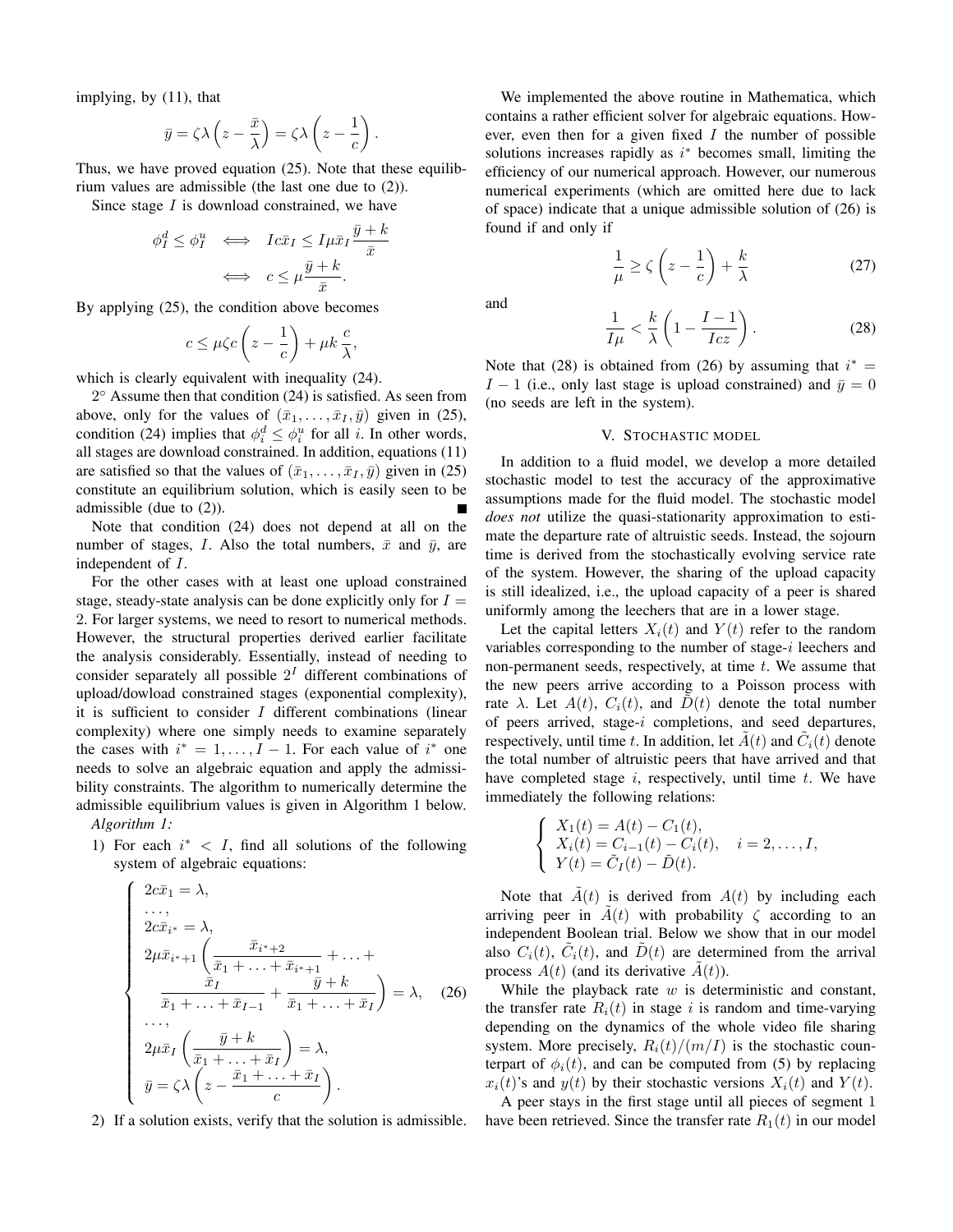is the same for all peers in the first stage, a peer that arrived at time  $T^a$  completes the first stage at time  $T_1^c$ , where

$$
T_1^c = \inf\{t \ge T^a \mid \int_{T^a}^t R_1(s) \, ds \ge \frac{m}{I}\}.
$$
 (29)

Vice versa, a peer that completes the first stage at time  $T_1^c$ arrived at time  $T^a$ , where

$$
T^{a} = \sup\{t \leq T_{1}^{c} \mid \int_{t}^{T_{1}^{c}} R_{1}(s) ds \geq \frac{m}{I}\}.
$$
 (30)

It follows from (30) that

$$
C_1(t) = A(\sup\{t' \le t \mid \int_{t'}^t R_1(s) ds \ge \frac{m}{I}\}),\tag{31}
$$

The definition of  $\tilde{C}_1(t)$  is the same as (31) but applied to  $\tilde{A}(t)$ . By a similar reasoning, we can generalize these for the other stages  $i \in \{2, ..., I\}$ :

$$
\begin{cases}\nT_i^c = \inf\{t \ge T_{i-1}^c \mid \int_{T_{i-1}^c}^t R_i(s) ds \ge \frac{m}{I}\}, \\
T_{i-1}^c = \sup\{t \le T_i^c \mid \int_t^{T_i^c} R_i(s) ds \ge \frac{m}{I}\},\n\end{cases}
$$
\n(32)

and

$$
C_i(t) = C_{i-1}(\sup\{t' \le t \mid \int_{t'}^t R_i(s) ds \ge \frac{m}{I}\}).
$$
 (33)

Again,  $\tilde{C}_i(t)$  is defined as in (33) but applied to  $\tilde{C}_{i-1}(t)$ .

The transfer phase of a peer lasts until the entire video file has been retrieved. Let  $T_I^c$  denote the time at which a peer that arrived at time  $T^a$  completes the final stage (and the whole transfer phase at the same time). There is no guarantee that the length of the transfer phase,  $T_I^c - T^a$  (derived from (32)), is less than the length *z* of the playback phase with the full playback rate. If this is not the case, we assume that the playback is delayed so that the peer stays in the system until the end of the transfer phase and departs from the system just immediately thereafter. Thus, we have

$$
\tilde{D}(t) = \min\{\tilde{A}(t-z), \tilde{C}_I(t)\},\tag{34}
$$

which completes our model.

#### VI. STEADY STATE SYNTHESIS

By extensively experimenting with the two models (fluid/stochastic), we have arrived at the following synthesis of the long-run behavior and performance of the segmented P2P VoD system.

(i) If

$$
\frac{1}{\mu} < \frac{k}{\lambda},\tag{35}
$$

the number of leechers and non-permanent seeds are positive and finite and the equilibrium transfer rate for any leecher exceeds the playback rate *w* (so that the playback quality is sufficient for the VoD application). All stages are download constrained, and the numbers of leechers and non-permanent seeds are well estimated by equation (25).

(ii) If

$$
\frac{k}{I\lambda} \le \frac{1}{I\mu} < \frac{k}{\lambda} \left( 1 - \frac{I - 1}{Icz} \right),\tag{36}
$$

the number of leechers and non-permanent seeds are positive and finite and the equilibrium transfer rate for any leecher exceeds the playback rate *w* (so that the playback quality is sufficient for the VoD application).

If additionally (24) is satisfied, then all stages are download constrained, and the numbers of leechers and nonpermanent seeds are well estimated by equation (25). Otherwise, there is index  $i^* \in \{0, 1, \ldots, I-1\}$  such that the stages 1*, . . . , i<sup>∗</sup>* are download constrained and the rest  $(i^* + 1, \ldots, I)$  are upload constrained. In this case the numbers of leechers and non-permanent seeds are well

$$
(iii) If
$$

estimated by Algorithm 1.

$$
\frac{k}{\lambda} \left( 1 - \frac{I - 1}{Icz} \right) \le \frac{1}{I\mu} < \frac{k}{\lambda},\tag{37}
$$

the number of leechers is still positive and finite but the number of non-permanent seeds becomes 0 and the equilibrium transfer rate for stage-*I* leechers stays below the playback rate *w* resulting in playback problems. (iv) If

$$
\frac{1}{I\mu} \ge \frac{k}{\lambda},\tag{38}
$$

the number of stage-*I* leechers goes to infinity (system becomes unstable), the number of non-permanent seeds becomes 0, and the equilibrium transfer rate for stage-*I* leechers stays below the playback rate *w* resulting in playback quality problems.

Note that cases (i)-(iv) divide the  $(\lambda, \zeta)$ -plane into four complementary areas, each with its own characteristic behavior. The four areas are separated by three bordering lines determined by three threshold values for  $\lambda$ . Figure 1 illustrates this synthesis for  $I = 3$  in the  $(\lambda, \zeta)$ -plane.



Fig. 1. Illustration of the steady-state synthesis for  $I = 3$ . The three vertical bordering lines satisfy (from left to right)  $\lambda = k\mu$ ,  $\lambda = Ik\mu \left(1 - \frac{I-1}{Icz}\right)$ , and  $\lambda = I k \mu$ , respectively. Letter D [U] refers to a download [upload] constrained stage (e.g.,  $DDU =$  first two stages are D-constrained and last one is Uconstrained), PQP refers to Playback Quality Problems, and UNS refers to an UNStable system with severe playback quality problems.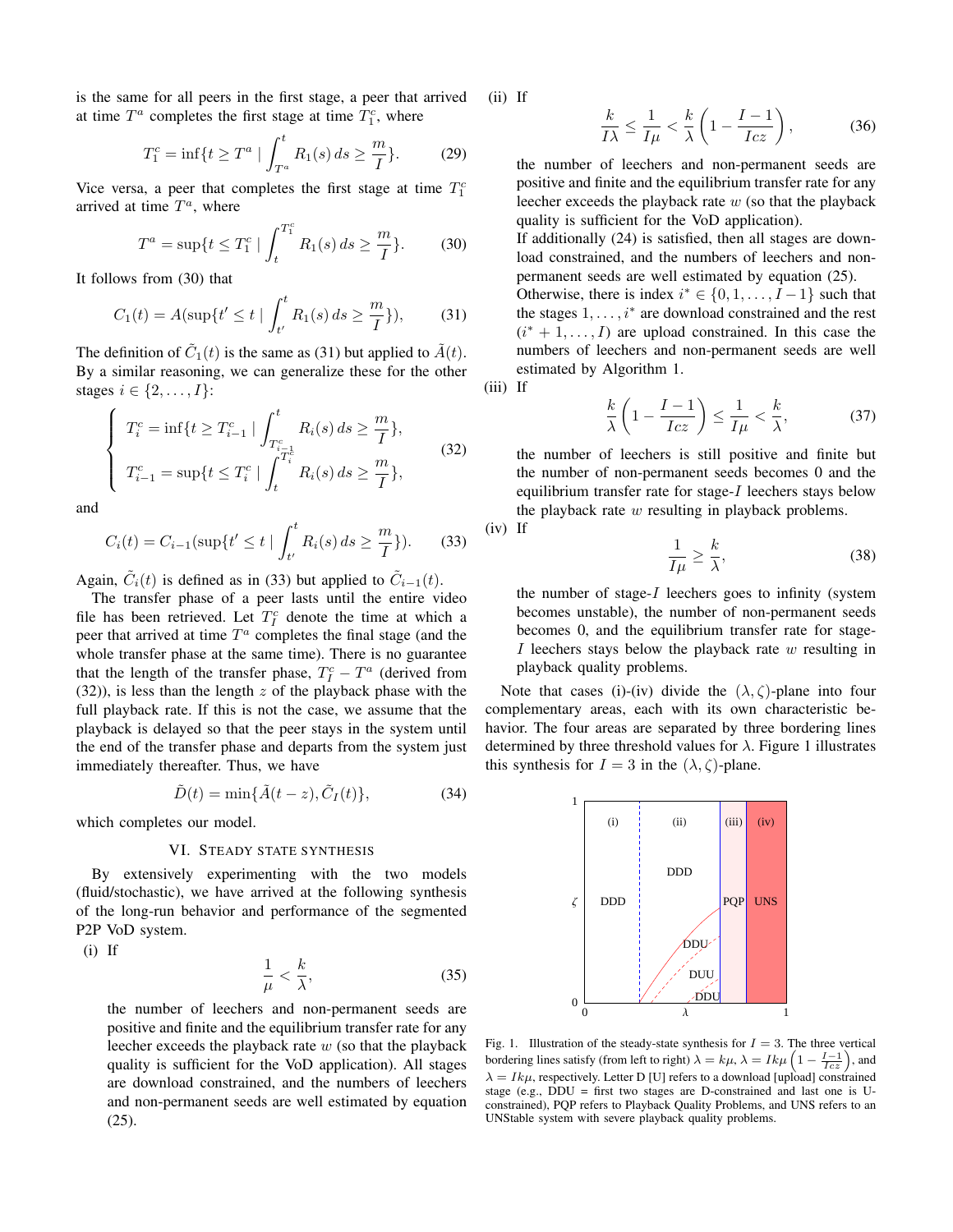The altruism parameter *ζ* has no effect on the thresholds in equations (35), (36) and (37). However, the per-leecher service rate increases with *ζ* (up to the download capacity limitation *d*) implying that the system offers better viewing quality.

By (36), the limit for  $\lambda$  up to which the playback quality is sufficient increases with the number of permanent seeds, *k*, and the number of segments, *I*. Similarly, by (37), the limit for  $\lambda$  up to which the system remains stable increases (even linearly) with *k* and *I*.

Finally, we make a comment comparing the relative efficiency achieved with a segmented P2P approach compared to a traditional client-server approach used by typical content distribution services, such as YouTube and Akamai. In a clientserver setting clients can download the file from *k* possible servers each with service rate  $\mu$ . Then (35) corresponds to the *stability limit* of the system (limit for sufficient playback quality is even smaller). In the segmented p2p system, on the other hand, at this limit the system is able to offer the *best* possible quality (all stages are download constrained), and the actual limit where playback quality degrades below acceptable is even higher, recall (36) and the discussion above, than in the client-server setting.

## VII. NUMERICAL RESULTS AND MODEL VALIDATION

In this section, we validate the accuracy of the fluid model against (i) simulations from the stochastic model of Section V and (ii) traces from a more realistic BitTorrent simulator implementing a windowing algorithm, see [2]. To make the BitTorrent system behave in a segmented manner, the window is moved in steps so that each client must first download the entire segment at which point the window is moved to correspond to the next segment. Note that in the BitTorrent system the peers downloading the same segment are still able to share the data within their segment, while our models (fluid and stochastic) do not take this into account.

In the following tests we consider a viewing scenario where the parameters correspond to a typical YouTube setting. The users are viewing a video file consisting of 800 pieces each 32KB in size. The video coding rate is  $w = 300$  kbit/s, and thus the viewing time is  $z = 699$  s. The upload and download bandwidths of the users are  $u = 512$  kbits/s and  $d = 1024$ kbit/s (typical asymmetric ADSL subscriber rates). Also, we assume that  $k = 10$  (ten permanent seeds). Similarly as in the steady-state analysis, we focus on the behavior of the system in the  $(\lambda, \zeta)$  parameter space, cf., Figure 1.

## *A. Validation of system dynamics*

First we consider the accuracy of the fluid model for predicting the dynamic properties of the stochastic model, as well as, the segmented BitTorrent system. In this setting, we assume the video is split into 10 segments, i.e., there are  $I = 10$  stages, and new peers arrive with a rate  $\lambda = 0.1$  1/s. In the simulation of the stochastic model, customers arrived according to a Poisson process with rate  $\lambda$  and the results were obtained by averaging over 20 sample paths. In the BitTorrent traces, the arrivals were deterministic, but randomness is still

caused by altruism, as modeled by *ζ*. The presented results represent one sample path of the system. The results are given in Figure 2. The figure shows the time evolution of the total number of leechers,  $\sum_i x_i(t)$ , and the number of seeds  $y(t)$ as a function of time. In the figure, the result from the fluid model corresponds to the solid smooth lines, the stochastic model results are shown with dashed lines and the BitTorrent traces are depicted by the jagged solid lines.

The upper panel corresponds to the case with  $\zeta = 0.7$ . The system is download constrained and the number of seeds is higher than the number of leechers. In the lower panel,  $\zeta = 0.3$ and the system is upload constrained (number of seeds has dropped below that of the leechers). From the results, we can observe that the dynamics are somewhat different between the fluid model and the stochastic model, while the match is better between the fluid model and the BitTorrent result. However, most importantly, the steady state solution of the fluid model clearly matches very well with the stochastic model and the BitTorrent. The accuracy of the fluid model is especially good in the download constrained case (upper panel).

The differences in the dynamics between the stochastic model and BitTorrent may be explained by the fact that the detailed mechanisms implemented in BitTorrent does not result in an equal sharing of the upload bandwidth, as is assumed in our stochastic model. This allows BitTorrent to more efficiently generate new seeds into the system, which significantly helps in shortening the time to reach steady state compared with the stochastic model. The fluid model also assumes the uniform sharing of the upload capacity. However, the utilized quasi-stationary approximation provides a counter-effect balancing the "slowdown" caused by the uniform sharing assumption.

#### *B. Steady-state validation*

Next we focus on validating the steady state synthesis results in Section VI. The synthesis results predict that the number of seeds stays positive as long as  $\lambda < I k \mu (1-(I-1)/(Icz))$ , see (36). To study this, we have numerically evaluated the number of seeds in the system given by the steady state solution of the fluid model and we compare that result against simulated results from the stochastic model. The results are given in Figure 3, which depicts the number of non-permanent seeds,  $\bar{y}$ , as a function of  $\lambda$  for a system with  $I = 5$  stages (upper panel) and  $I = 10$  stages (lower panel). In each panel, we show the result for  $\zeta = 0.7$  and  $\zeta = 0.3$ . In the figure, the solid lines without markers represent the solutions of the fluid model and the lines with circle markers represent the simulated results. The simulated results have been obtained by simulating the stochastic model for at least 60 000 s (in some cases up to 120 000 s) and discarding the results of the first 20 000 s due to initial transient. The final results are an average of 5 such sample paths. The threshold value for  $\lambda$  as predicted by (36) is indicated by the dashed vertical line.

The results demonstrate that indeed (nearly) up to the predicted threshold value of  $\lambda$  the number of seeds grows, and as  $\lambda$  is increased further beyond this the number of